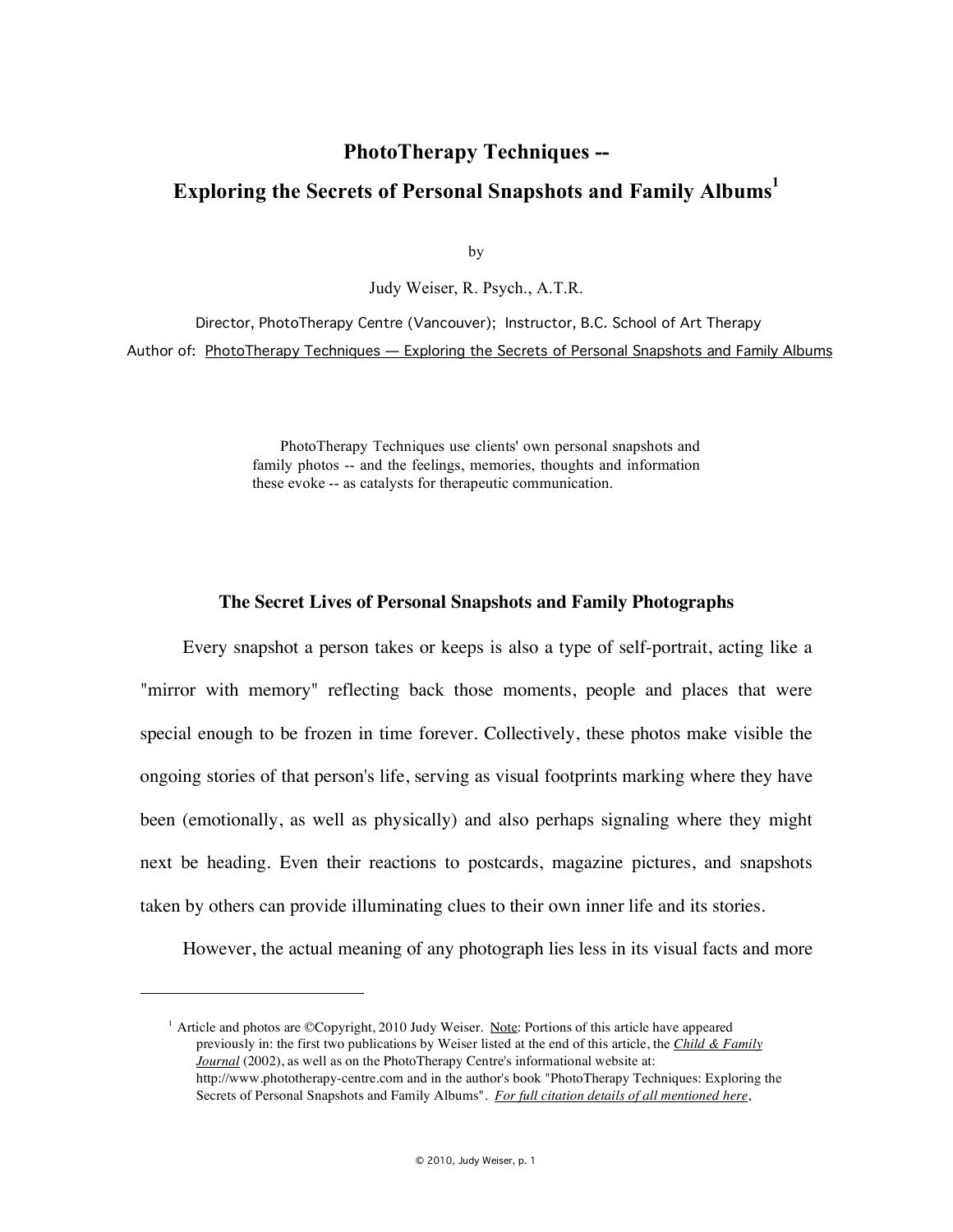in what these details evoke inside the mind (and heart) of each viewer. While looking at a snapshot, people actually spontaneously create the meaning that they think is coming from that photo itself, and this may or may not be the meaning that the photographer originally intended to convey.

Thus, its meaning (and emotional "message") is dependent upon who is doing the looking, because people's perceptions and unique life experiences will always automatically frame, and actually define what they see as being real. Therefore, people's reactions to photographs that they feel are special can actually reveal a lot about themselves, if only the right kinds of questions are asked.

PhotoTherapy is an interactive system of counselling techniques that makes use of clients' interactions with their own personal snapshots and family albums, as well as photos taken by others and those created by them during therapy sessions, to help them connect with feelings and memories too deep or complex to be reached, understood, or expressed through words alone. Because people usually find that sharing and talking about photos is a familiar and comfortable experience, therapists usually find these techniques to be very "user-friendly" in helping make a connection with clients who might be initially resistant to participating in counselling. PhotoTherapy techniques are a way to bring to light nonverbally stored information -- that was sensory-encoded in its original input, and is later sensorially-accessed into conscious awareness (i.e., feelings), and doing so by using a primarily visual "channel" that will usually evoke discoveries that are worth far more than the proverbial thousand words!

 $\overline{a}$ 

please see the listings at the end of this article.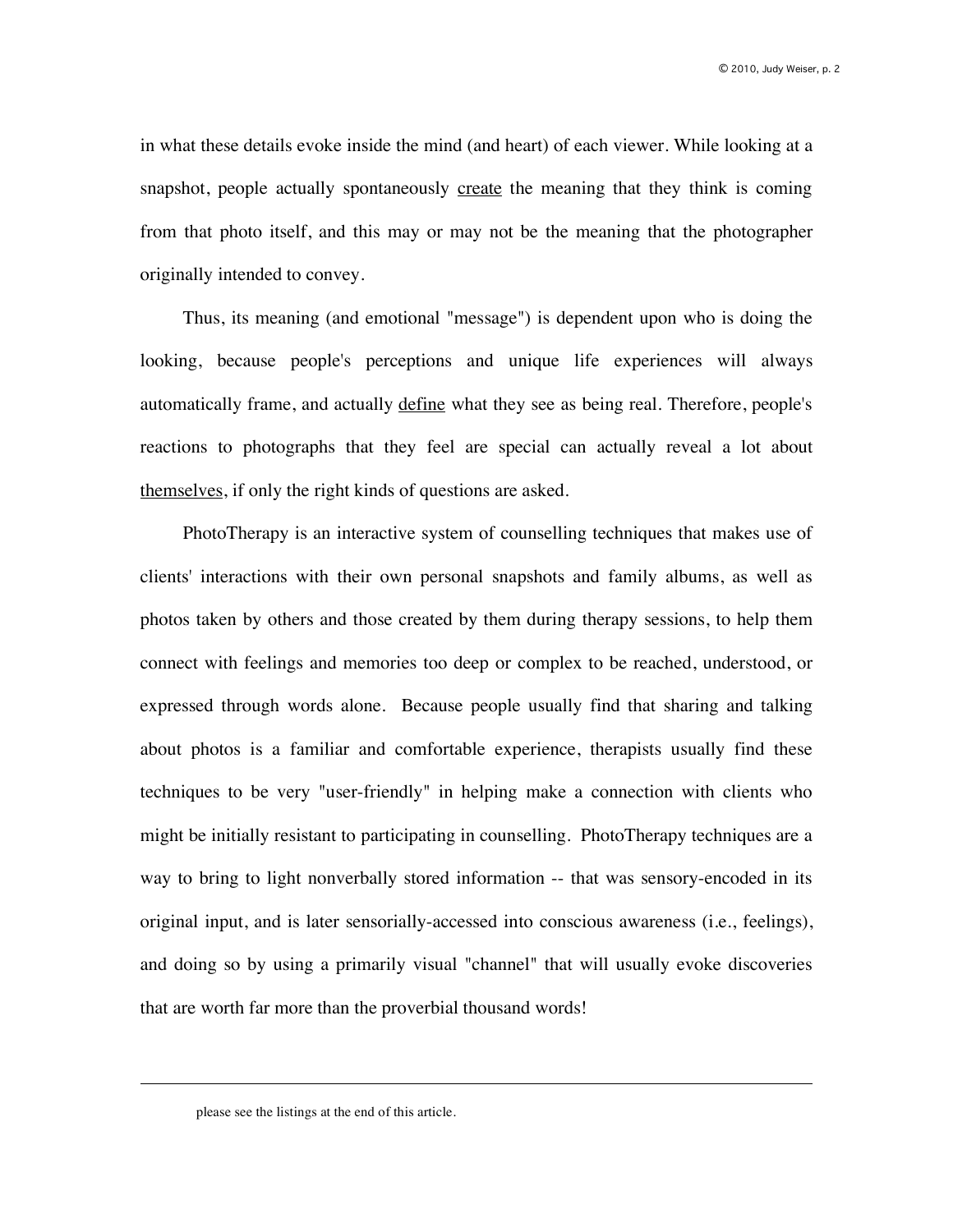#### **How Therapists Can Use Photos to Help Clients Heal**

People's personal snapshots permanently record important daily moments in their life (and the associated emotions unconsciously embedded within these). Because of this, photos can serve as natural bridges for accessing, exploring, and communicating about feelings and memories (including deeply-buried or long-forgotten ones), along with any psychotherapeutic issues these bring to light.

Clients' photos are tangible symbolic self-constructs and metaphoric transitional objects, silently offering them inner "in-sight" about things less consciously evident or verbally accessible. Under the guidance of a therapist trained in PhotoTherapy techniques, clients explore what their own personally meaningful snapshots and family albums are about emotionally, in addition to what they show visually. Such information is latent in all personal photos, but when it can be used to focus and precipitate therapeutic dialogue, a more direct and less censored connection with the unconscious will usually result.

When PhotoTherapy techniques are used in counselling sessions, photographs are not just passively reflected upon in silent contemplation, but also actively created, posed for, talked with, listened to, reconstructed, revised to form or illustrate new narratives, collected on assignment, re-visualized in memory or imagination, integrated into art therapy expressions, or even set into animated dialogue with other photos. This allows clients to connect with parts of themselves in ways that words alone cannot as fully represent or deconstruct.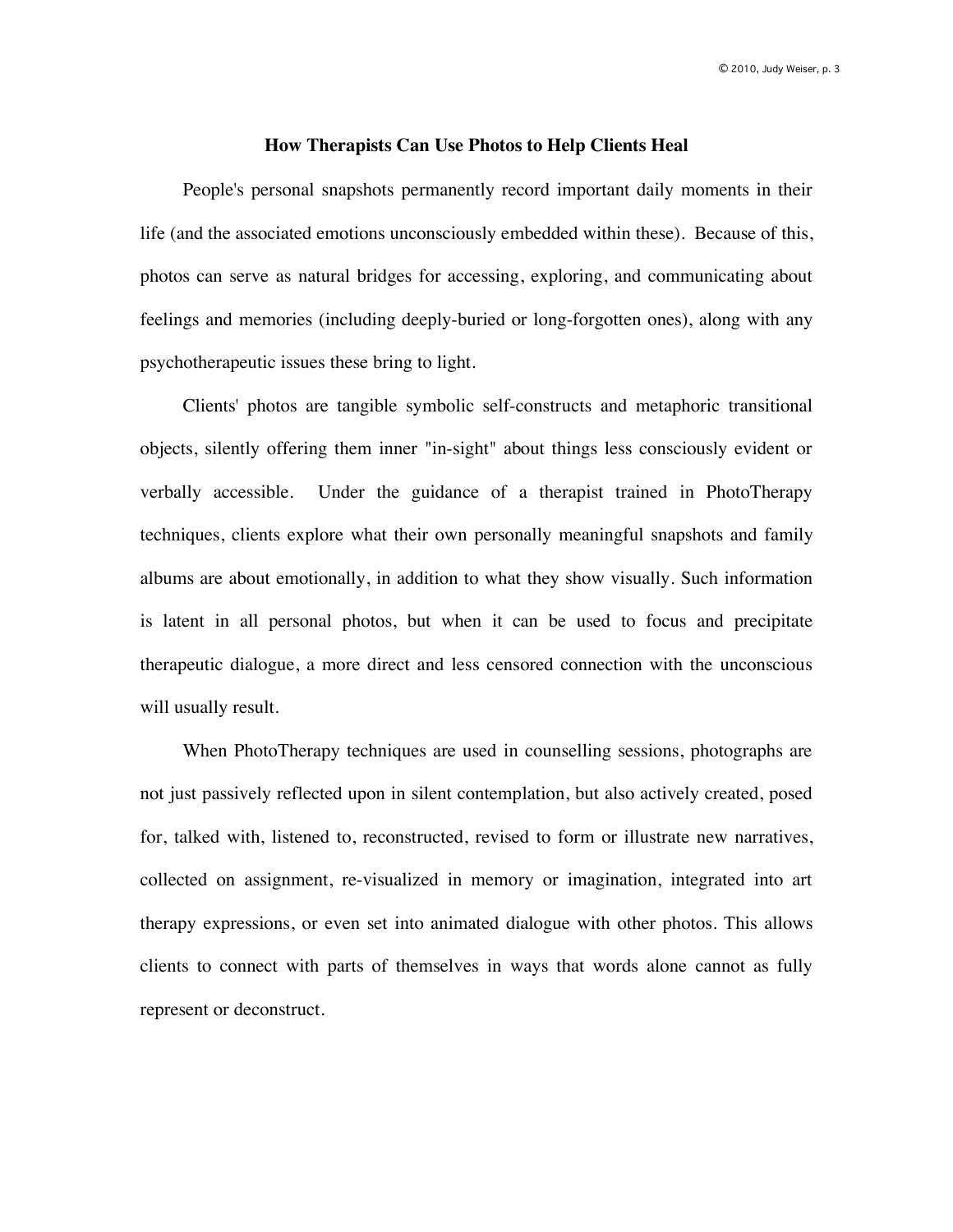#### **The Techniques of PhotoTherapy**

As clients discuss the layers of meanings contained within their photographs, they also reveal a lot about themselves: their inner value system, beliefs, attitudes and expectations that inseparably accompany their words. These nonverbal codes hold important clues about how people make sense of their world (and their place within it), and are the place where initiative for therapeutic change has to start). Since clients' personal photographic images always are operating at two levels simultaneously (concretely and symbolically), this makes them uniquely effective therapeutic tools precisely because there is no need to separate the two (nor would this even be possible!).

PhotoTherapy is not about interpreting people's photos for them. Instead, the input should always come from the client, guided by their therapist's photo-stimulated questions, while both explore the image (and its emotional impact) together. The perceptions (and associated feelings) that each photo triggers in a client (or therapist!) will be personally unique, and since there is therefore no inherently wrong way to interpret a particular photo's meaning, no external interpretive criteria can ever be used to "objectively" evaluate or measure a client's perception of it.

Similarly, a person's reaction to a photo cannot, on its own, indicate any definite diagnostic problem or mental condition -- and thus no assumptions or assessments should ever be generalized from singular responses. Instead, therapists trained in PhotoTherapy techniques are taught to look for patterns of responses, repeated themes, and consistencies through time (and often generations), for unusual or symbolic content, and most of all, for emotional reactions indicating inner feelings which the client may or may not be aware of.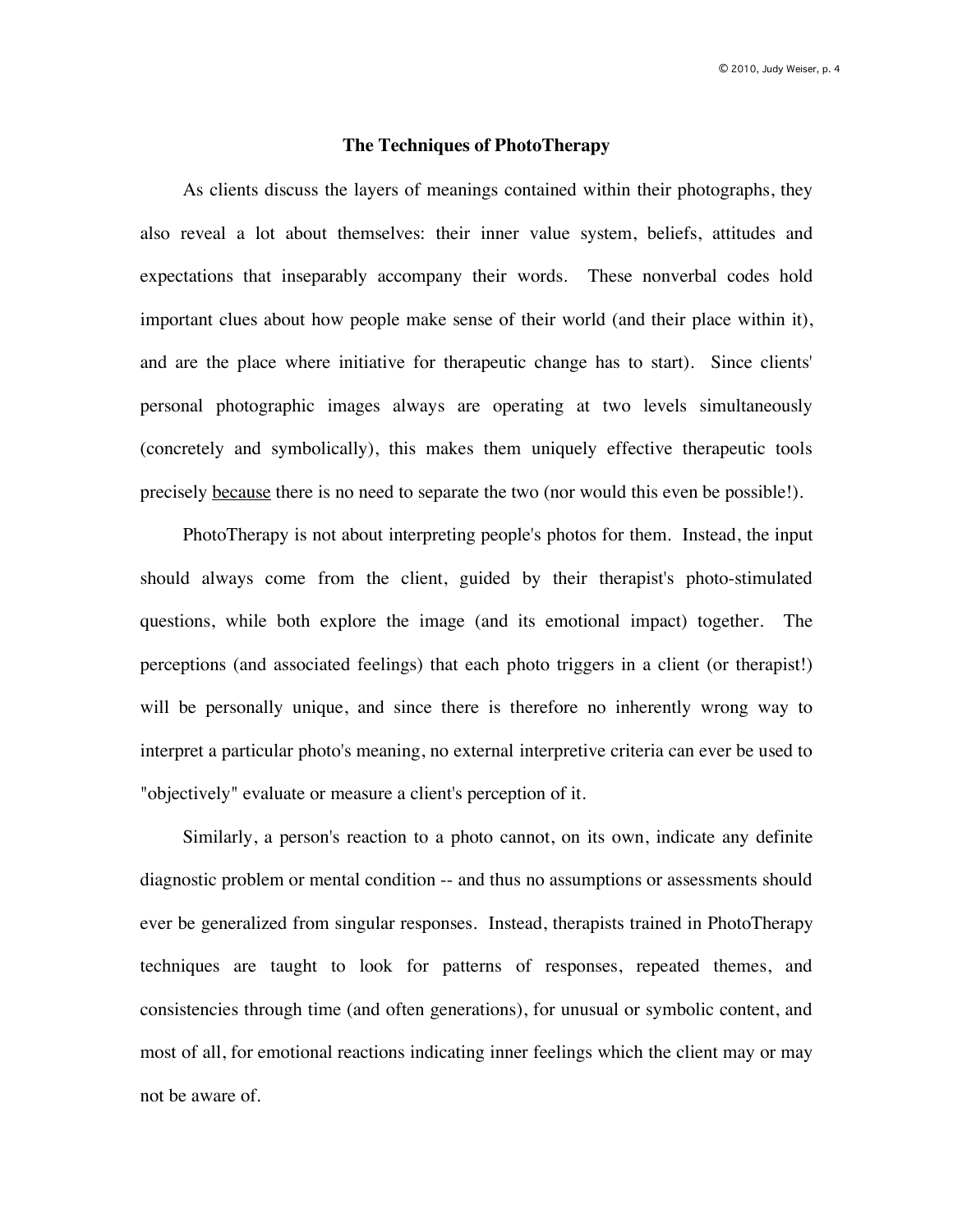Each therapist using PhotoTherapy techniques will use them a bit differently, depending upon that person's own professional training and preferred theoretical orientation, as well as each client's unique therapeutic situational needs and goals. Thus, there isn't only one fixed correct way to use these techniques (as long as the client is treated ethically!), nor are there any requirements about applying them in any particular sequence or combination.

Making the photos, or bringing them along to the therapy session, is just the start - once the photo can be viewed, the next step is to activate all that it brings to mind (exploring its visual messages, entering into dialogues with it, asking it questions, considering the results of imagined changes or different viewpoints, and so forth). Therefore, what for photographers is usually the end-point (a finished photo) is, for PhotoTherapy purposes, just the beginning...

Thus, it is not just the visual contents of the photographs themselves that are so therapeutically important, but also everything that happens while the client is interacting with them (or a camera). Memories, feelings and thoughts that emerge during the photographic dialogue are often more therapeutically relevant than the image-reactions themselves!

The therapist's primary role is to encourage and support clients' own personal discoveries while exploring and interacting with the ordinary personal and family snapshots they view, make, collect, remember, or even only imagine. Using PhotoTherapy techniques requires no special skill or training in photography itself, no prior contact with cameras, neither for the therapist nor the client -- as long as that individual is able to view (or at least remember or imagine) a photograph. Although the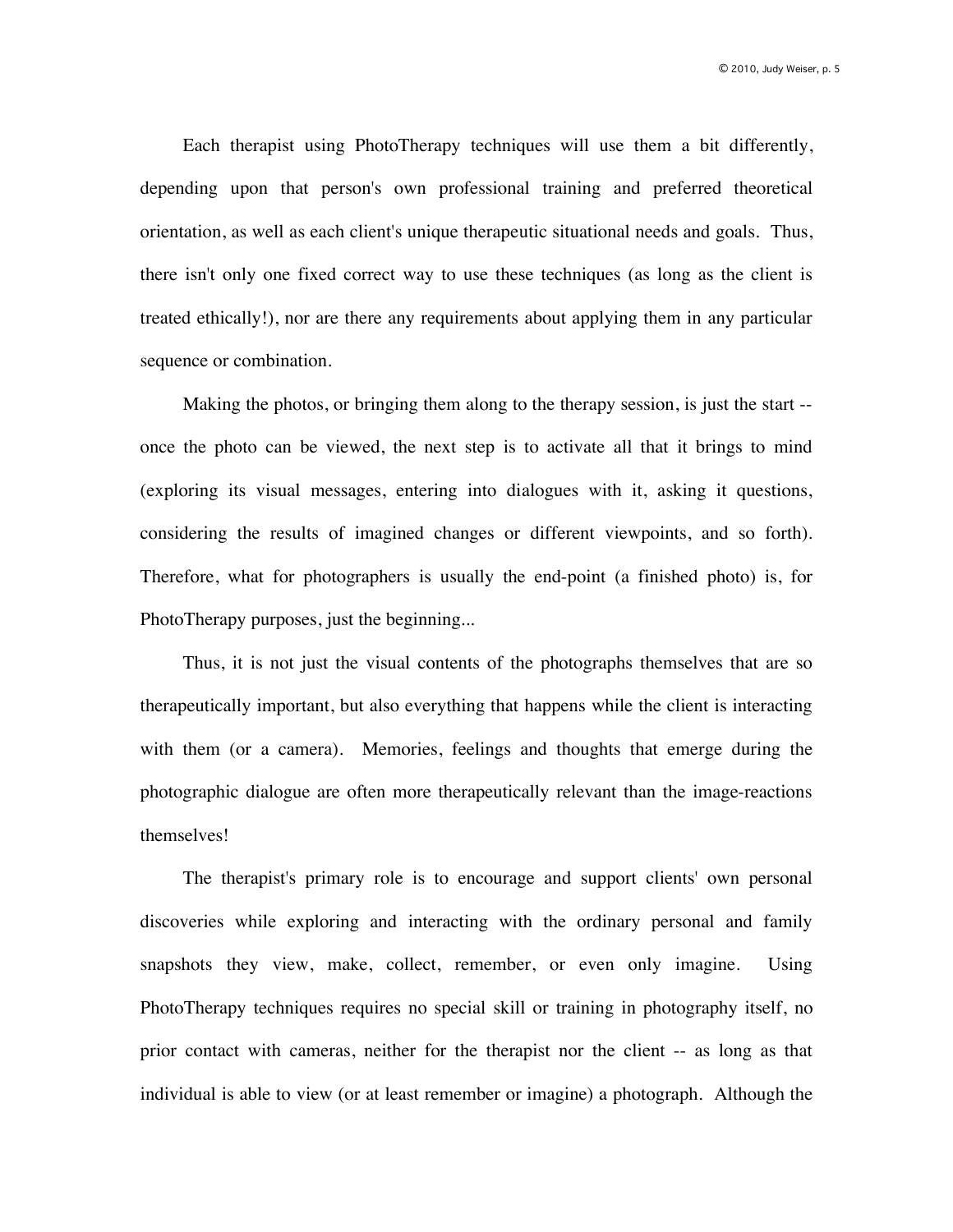art of photography can be appreciated for itself while doing PhotoTherapy, it is more "photography-as-a-verb" (as an activator of therapeutic process and agent of change) that proves to be so therapeutically beneficial during this process.

Each of the five major PhotoTherapy techniques is based on one or more of the five kinds of photographs listed below (although in practice these categories often naturally overlap). Like the fingers of a hand, the five PhotoTherapy techniques are interdependent and work best when synergistically combined. And like all interrelated systems it is rather difficult to teach the component parts one-by-one in linear progression, yet they must be temporarily parted in order to explain how each works (and why). The descriptions below can only provide a brief overview, but it is important to stress that these techniques are best learned by doing them in experiential training -- to learn how they feel oneself, before starting to use them with a client:

1) Photos which have been taken or created *by* the client (whether actually using a camera to make the picture, or "taking" (appropriating) other people's images through gathering "found" photos from magazines, postcards, Internet images, digital manipulation, and so forth);

2) Photos which have been taken *of* the client by other people (whether posed on purpose or captured spontaneously unaware);

3) Self-portraits, which are any kind of photos that clients have made of *themselves*, either literally or metaphorically (but in all cases, these are photos of clients where they themselves had full control and power over all aspects of the image's creation);

4) Family album and other photo-biographical collections (whether of birth family or family of choice, and whether formally kept in albums or more "loosely" combined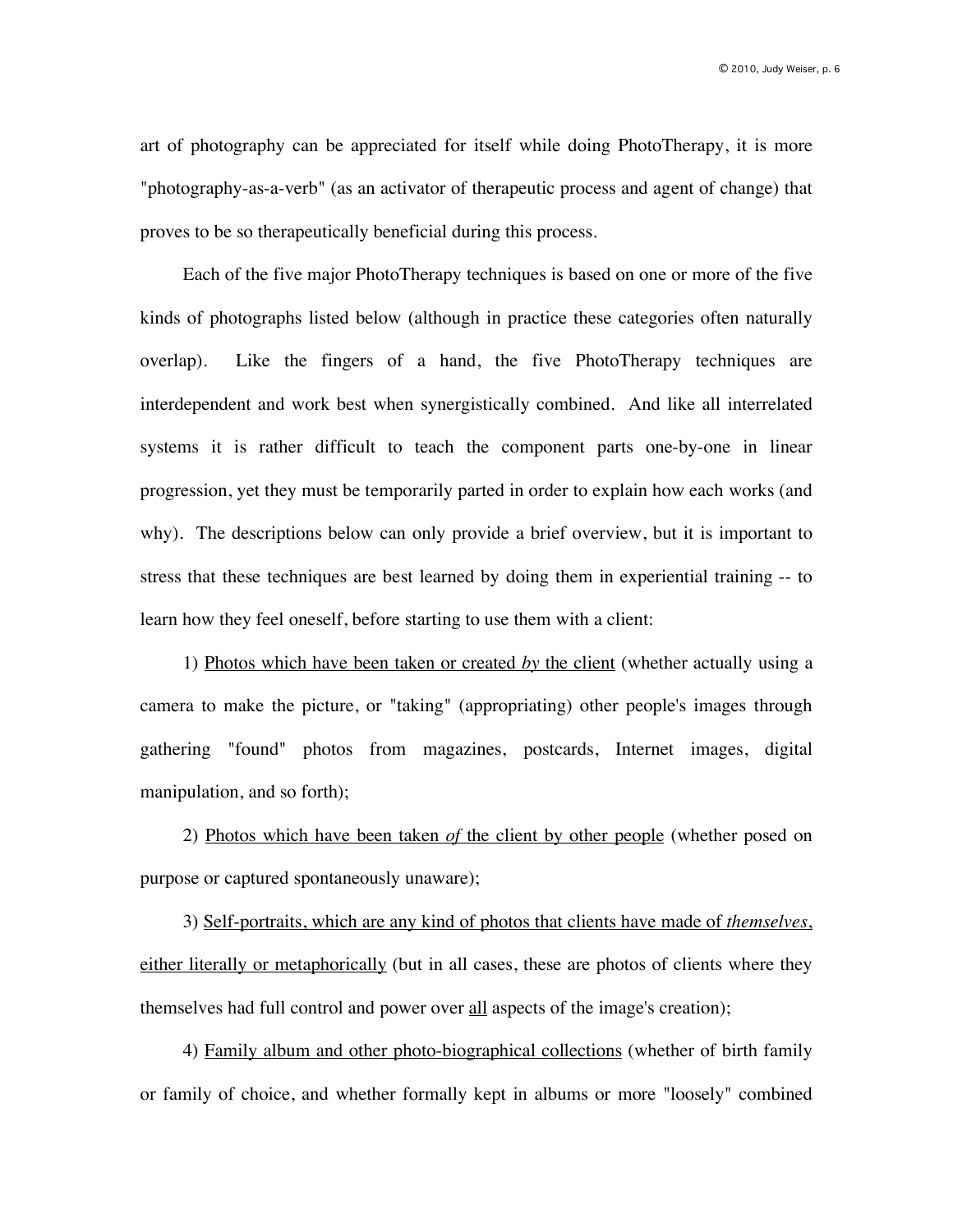into narratives by placement on walls or refrigerator doors, inside wallets or desktop frames, into computer screens or family websites, and so forth); where the group of photos as a whole has a value far greater than just the linear sum of the individual images being examined individually, and;

5) "Photo-Projectives", which make use of the (phenomenological) fact that the meaning of any photo is primarily created by its viewer during their process of perceiving it -- and thus any photograph that draws interest from client or therapist has potential use in the counseling setting. Because this final technique underlies all the others, it warrants a bit more discussion:

Looking at any kind of photographic image produces perceptions and reactions that are projected from the viewer's own inner map of reality which determines how they make sense of what they see. Because discovering "objective truth" of any image is therefore an impossibility, no two viewers will ever get identical meaning from the same photograph. This PhotoTherapy technique has been named "Photo-Projectives", because people always project meaning onto a photograph; there is simply no other way to see one. Therefore, this technique is located not in any particular kind of photograph, but rather in the less-tangible interface between a photo and its viewer (or maker), the "place" where each person forms their own unique responses to what they see.

Since the meaning of any snapshot depends more on its emotional contents than its visual ones, it should be no surprise that photographs will often trigger deep memories and strong feelings, along with related information that has long been buried from conscious recall. Though people rarely stop to think about why and how this happens, this is the main focus and purpose of photo-projective work. And, in therapeutic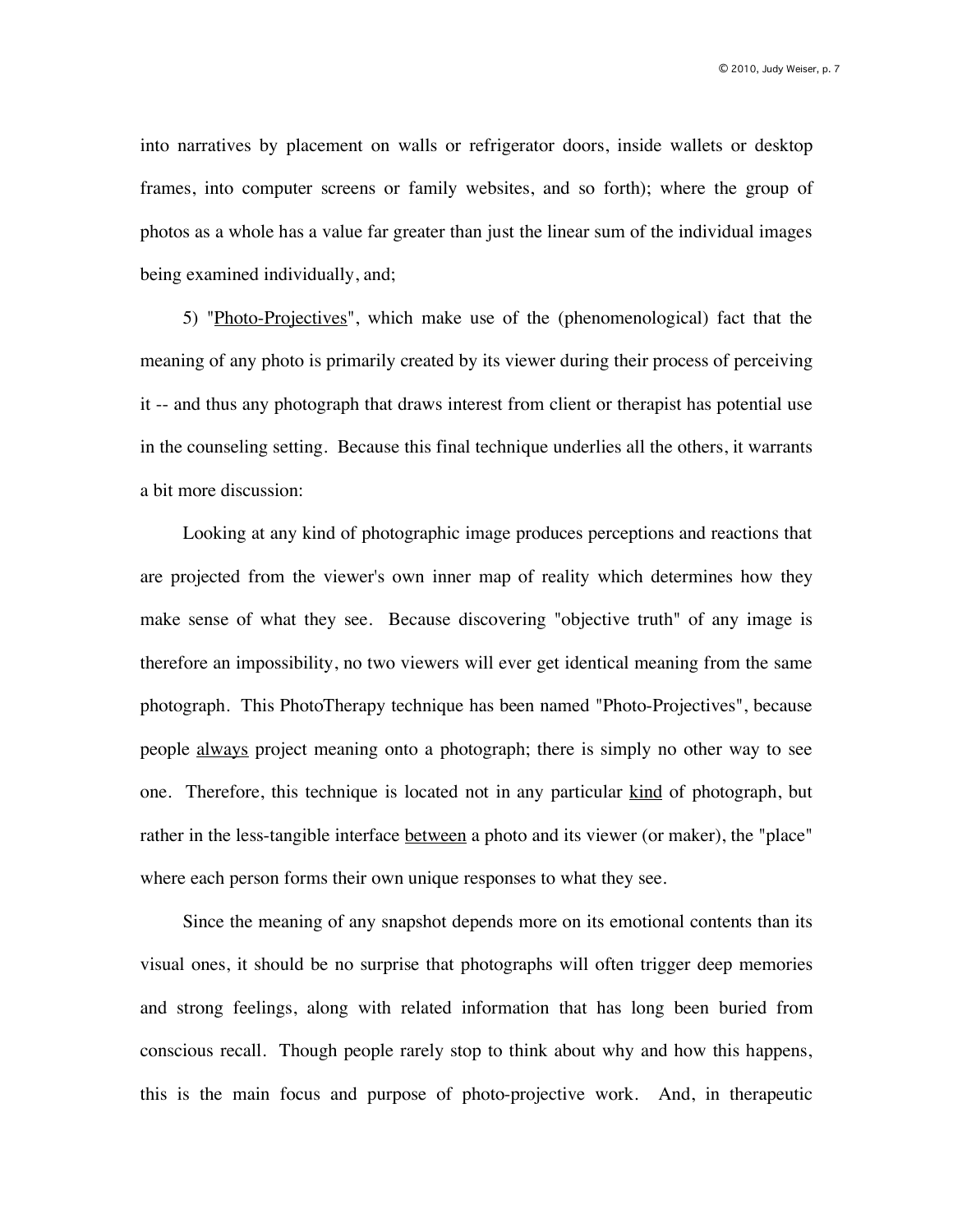sessions, where clarity of communication is particularly important, using this technique can be a good way to help clients realize that their own way of interpreting the world, or the actions or intentions of others, is not the only way possible.

Only from inside can change be initiated; only from realizing that there's more than one way to see their situation will clients find that it might help to consider it from another perspective. In order to help clients make desired changes (particularly those from minority or non-mainstream culture, disenfranchised class, race or gender, or other different "realities"), therapists must first be able to see the world through that client's own eyes. This will enable the therapist to discover the unique personal, family, cultural, and other unconscious filters that selectively determine meanings unique to the client, even though such meanings may not always be evident to, or even understood by, the therapist.

Like so many other holistic approaches, each component technique of PhotoTherapy practice is partially formed by, and overlaps, the others. Therefore, the most effective application of these techniques will occur when they are creatively combined --because they comprise an integrally interconnected system that is difficult to use just part of.

The best way to understand PhotoTherapy practice is to remember that photographs speak metaphorically and symbolically, to and from the unconscious, without any words being involved. Thus any single image has potential as a catalyst and stimulus for valuable counseling process, even though such results cannot be predictably known ahead of time.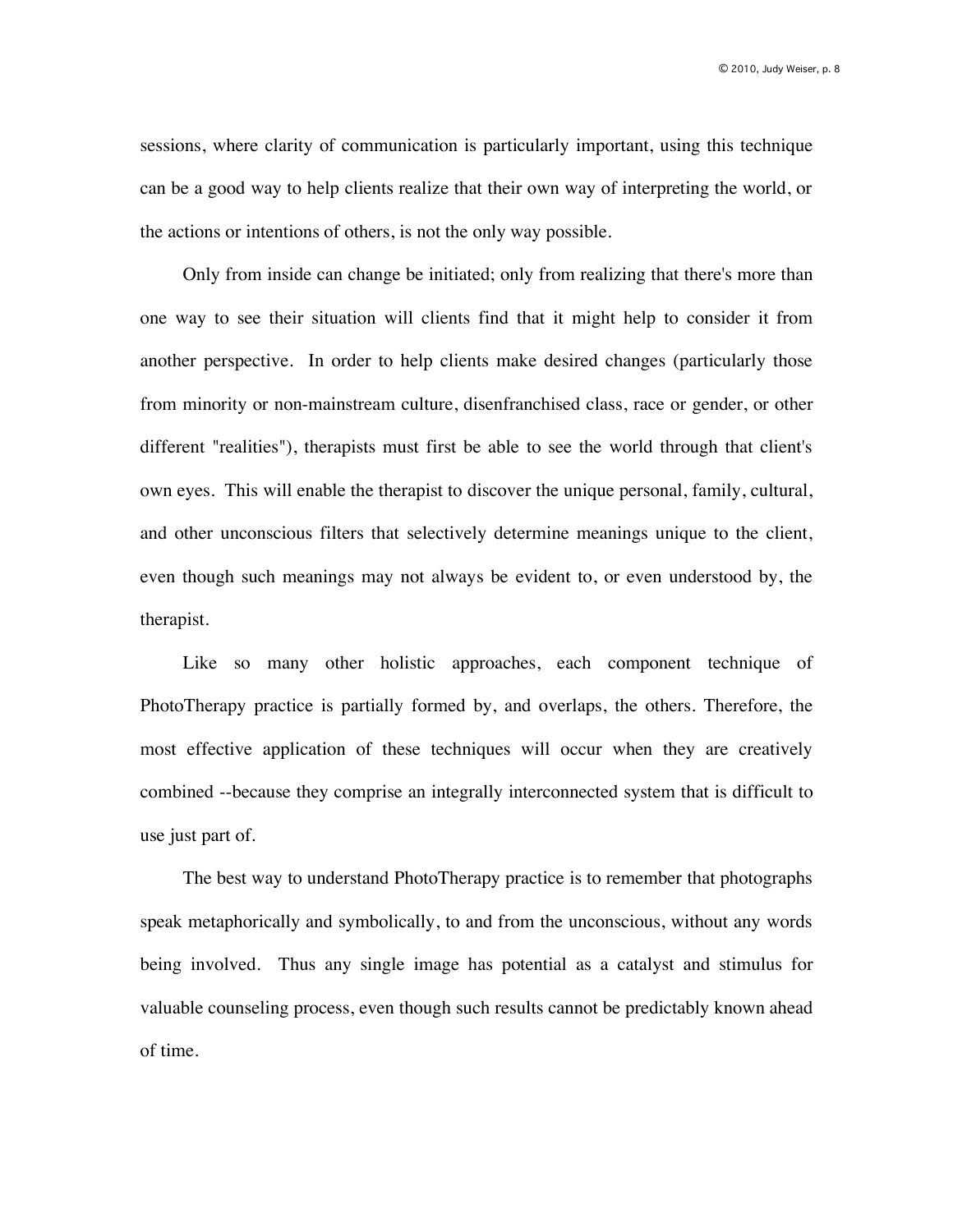Therapists only help people to re-discover what they already know unconsciously, and notice how their visual/nonverbal communications can reveal pre-existing details or patterns of their lives which were already there, but not previously available to their own conscious recall. Helping clients attain this awareness, and learn how to incorporate its teachings in a way that improves their life, will hopefully result in clients who won't need to turn to a therapist the next time a problem arises.

#### **Some Examples**

There is never any way to predict in advance exactly what responses clients will have to their own snapshots, or even to photographs which appear on the walls, tables, and bookshelves of my counselling office. Some of these I have taken myself; others are postcards or greeting cards, and sometimes they are just an image that caught my eye on a calendar or magazine page so I cut it out to put where I could gaze at it. Though I initially put these up for lighthearted decorative reasons, I am no longer surprised when a client has a strong emotional response to viewing any of these which is usually far different from my own perception of that image.

### **• Example 1:**

One day at the local zoo, I photographed a scene that I wanted to save, because it symbolized to me childhood's playful imagination and make-believe that I as an adult too rarely encounter now...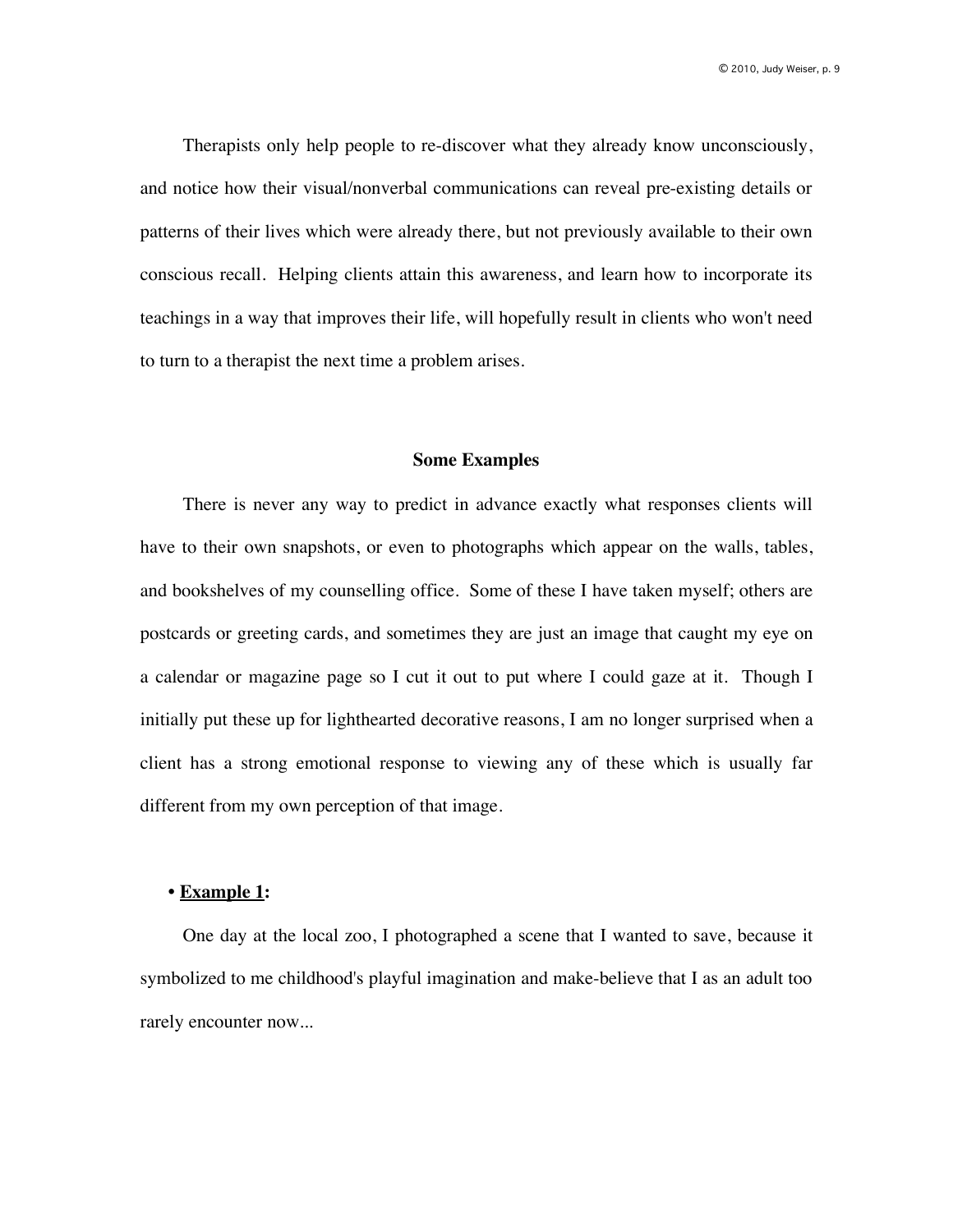

©Copyright Judy Weiser

When first adding it to my wall-of-photos-to-look-at in my office waiting area, I expected responses reflecting this joyful mood (and did indeed hear several comments about it, such as: "Oh, the innocence of childhood fun"; "They're in 'never-never land' with Peter Pan, or with some pirate ship exploring some desert island somewhere"; and "They're off on some adventure a million miles away; time is standing still, and they have absolutely no awareness that there's anyone else around!")

When one almost-teenager paused to look at this image, I asked him for his response. "It's like they've adopted that elf right into their family like a brother," he smiled. "What would you do if that elf came alive," I innocently asked back. "Well, I'd take him away from there, and treat him to lunch at MacDonald's; I'd feed him green food and ask him if he knew that guy E.T. in the movies, and then I'd take him home to show my Mom." Easy answers so far, I thought, and so I continued, "What would your Mom think of all this? What would she and the elf say to each other? What would happen next?"

His answers, though given matter-of-factly quickly resulted in my becoming a much more attentive listener. As if stating the obvious, he continued, "Mom would think it was great, but then she and me would have to find a big enough hiding place for him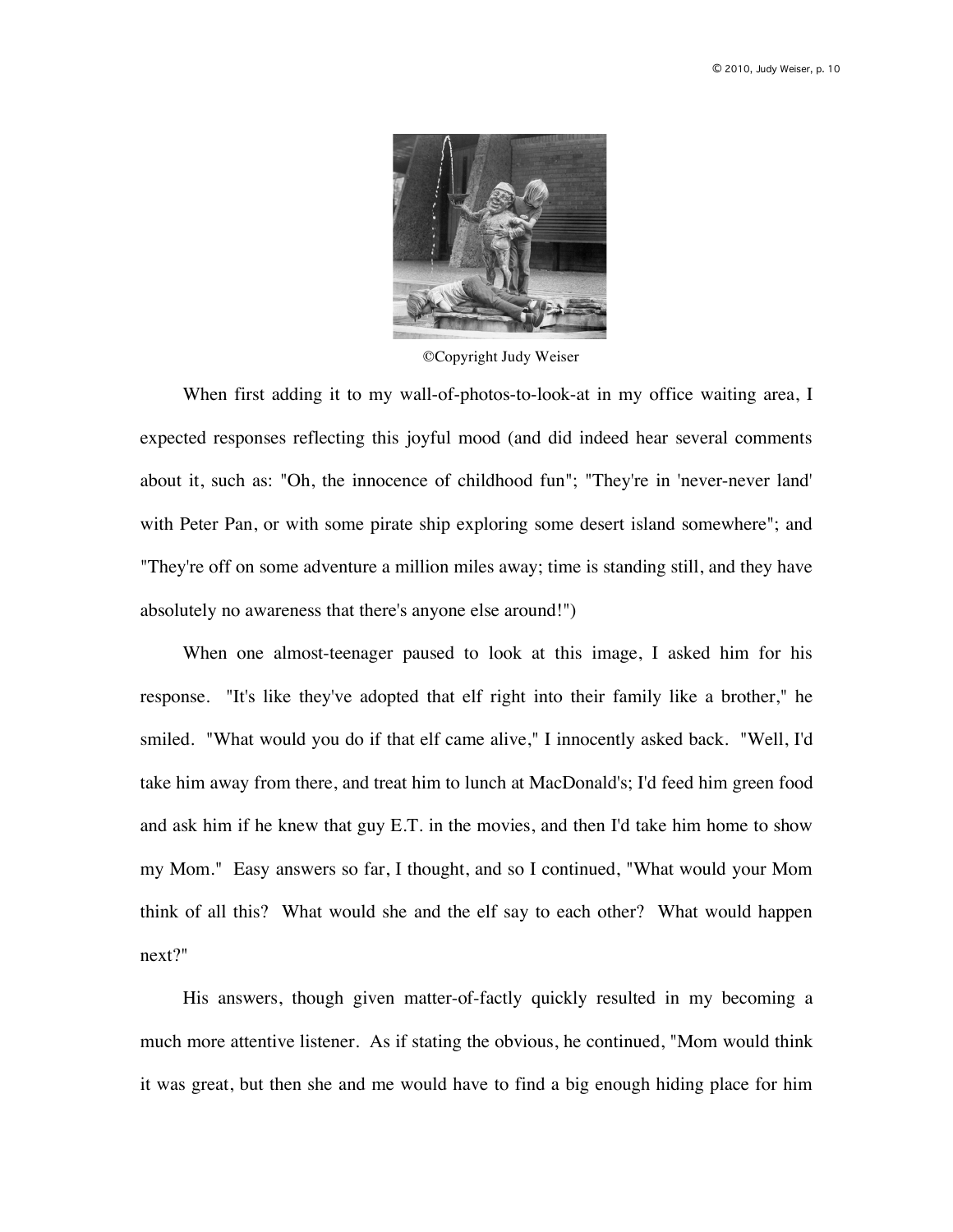before Dad got home, cause there might be trouble." "Why?" I gently queried. "Because if Dad was drunk like he usually is, and saw this elf thing in his way, he'd kick him and beat him up. Better if I hid him under the bed with me and my little brother till I can tell for sure if we're gonna get hit or not."

Needless to say, a lengthy counselling session ensued with this family as it began to deal with first, admitting there were some previously-denied problems and abusive situations not being discussed in earlier counselling sessions, and secondly, beginning to do something about it all.

If painful and abusive situations are happening in a home, these are often wellguarded by the family system. Children are often cautioned not to tell anyone what goes on at home, but if not dealt with therapeutically, such memories of distorted truth (and the confused feelings associated with them) can long lie inaccessibly dormant, surfacing only when the unconscious is suddenly triggered in a way that bypasses the usual cognitive defenses and protections.

Such memories and feelings that are not consciously stored or easily verbally accessible often remain out of conscious awareness altogether, surfacing only when a sensory stimulus like a smell or a visual input brings them forth spontaneously and intuitively, without the usual defensive safeguards and verbal rationalizations that so often cloak their deep pain and power.

To release such material for working with, one must bypass those usual verbal channels, and 'sneak' inside somewhat 'sideways' to touch feelings before the conscious mind can cover or deny them with words. For example, it is often much safer to talk about the people in photographs, (even if one is in those images oneself), than about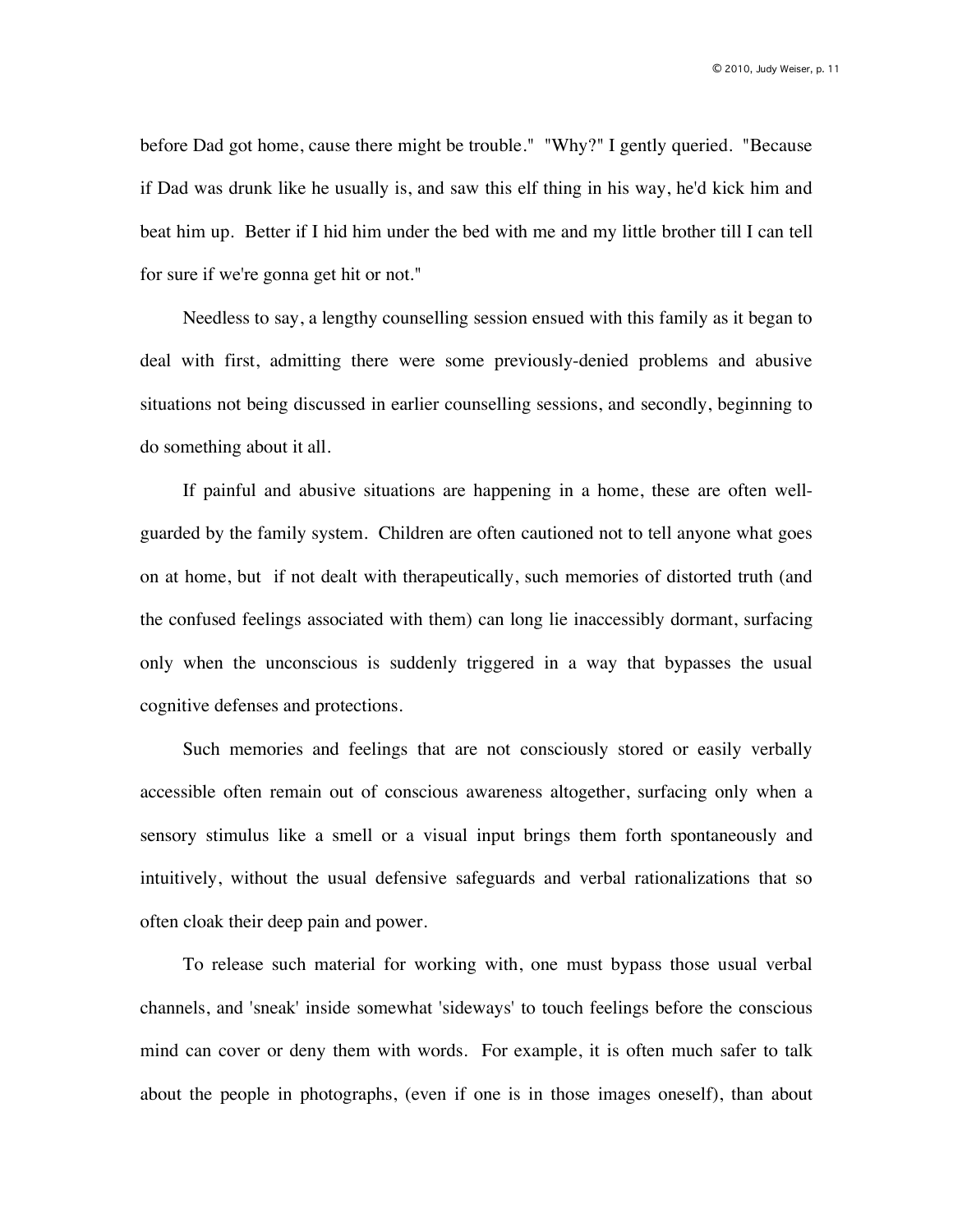oneself directly, where such information may prove too threatening to encounter. As the above example so well illustrates, using photos as projective catalysts can provide a useful bridging process: touching below awareness, yet remaining manageable because of photographs' ability to help clients tangibly partialize, ensure safe distancing, and work metaphorically through visual symbol.

### **• Example 2:**

 I took this photograph while waiting for a Thanksgiving parade to begin passing by; I included it in a large collage of photos hung on the wall of the entry hall at the PhotoTherapy Centre.



©2001, copyright Judy Weiser

Over many years, various clients have responded to it with comments such as: "He's scared; he's been bad, and they're making him sit there till his parents come to get him and then he's going to be punished", and "She's a run-away and just got caught stealing a sandwich, and they're gonna take her to jail and beat her up!"

Comments such as these two can be further probed to find out how the client imagines that the child got into the situation in the first place; what they think will happen next to the child in the photo ("what will the next photo in this story show?"); what the child might be thinking, feeling, hoping, expecting, and so forth; what they might tell or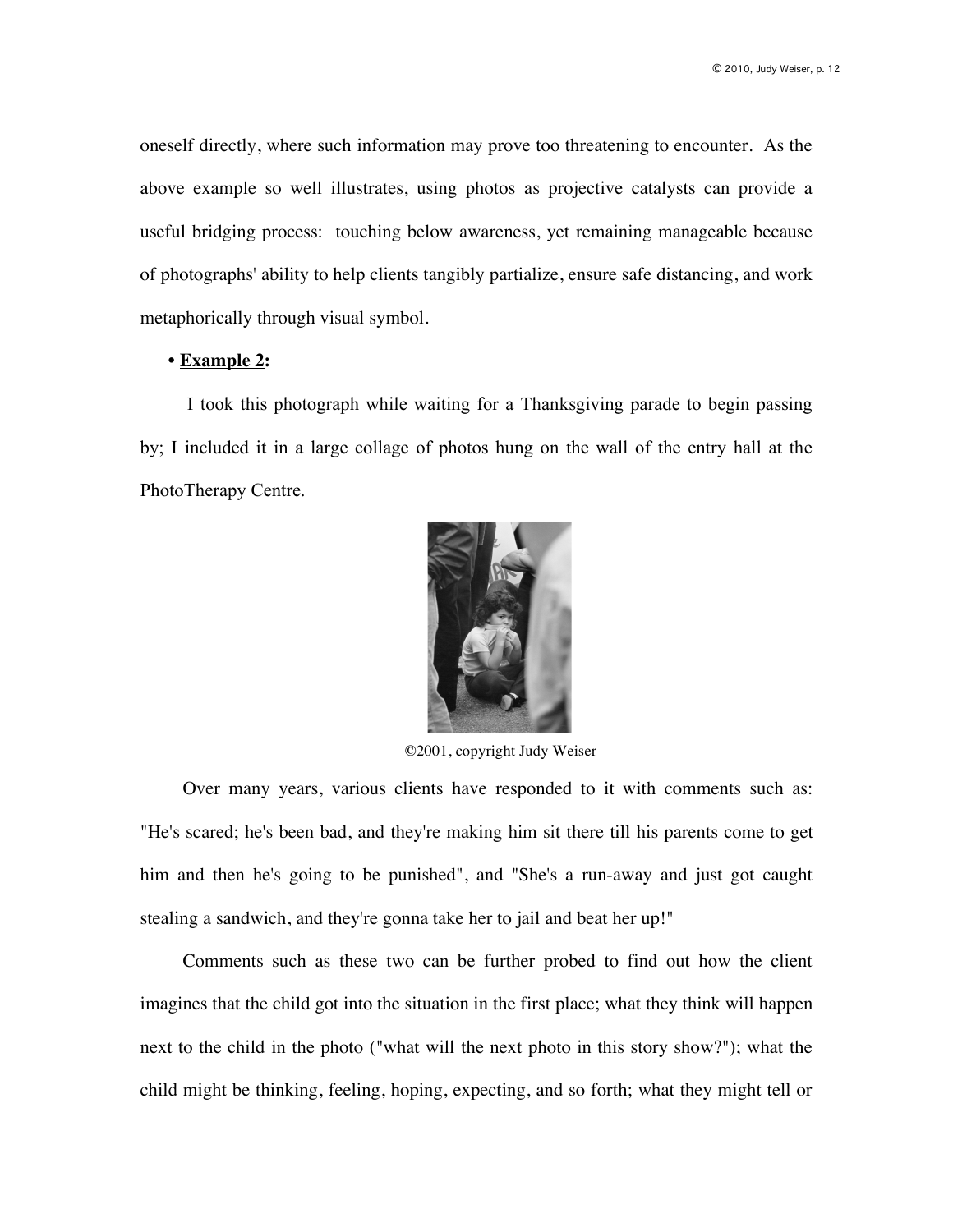ask that child if they could; what they think this child would say or do if able to speak or move; and other such open-ended questions (all tailored, of course to the therapeutic goals of that counselling session).

In clients' answers to such questions I hear their responses not only for the content about the subject in the photo itself, but also about what they themselves would likely do in similar circumstances. Therefore, if the therapy relationship is ready for deeper probing, I could also ask more direct questions, such as: "Could this photo have been of you at some point in your life?", "If that was you in that picture, what would you be feeling or thinking?", "How did you get into that situation in the photo and what would you do next?" -- thus probing the client's own life more directly, while still at a safer 'arms-length' distance.

For example, one nine-year-old girl responded to this photo by saying the little girl was lonely, and she was worried, because her Daddy had gone off and left her, and she was afraid he wasn't ever coming back to find her. This interpretation bears greater import when understanding that this child was in therapy trying to resolve her feelings about her parents' recent separation as well as her father's subsequent lengthy hospitalization.

Her answers to my questions about how the child in the photo would handle things (for example, "What would that child say if she could speak?" or "If her Daddy could hear her and know how she was feeling, what do you think she'd want to tell him?"), conveyed to me how she herself was attempting to make sense of all the confusion in her own life and how she was coping with this disruption.

Further probing her expectations and feelings, I asked, "If you had a magic wand,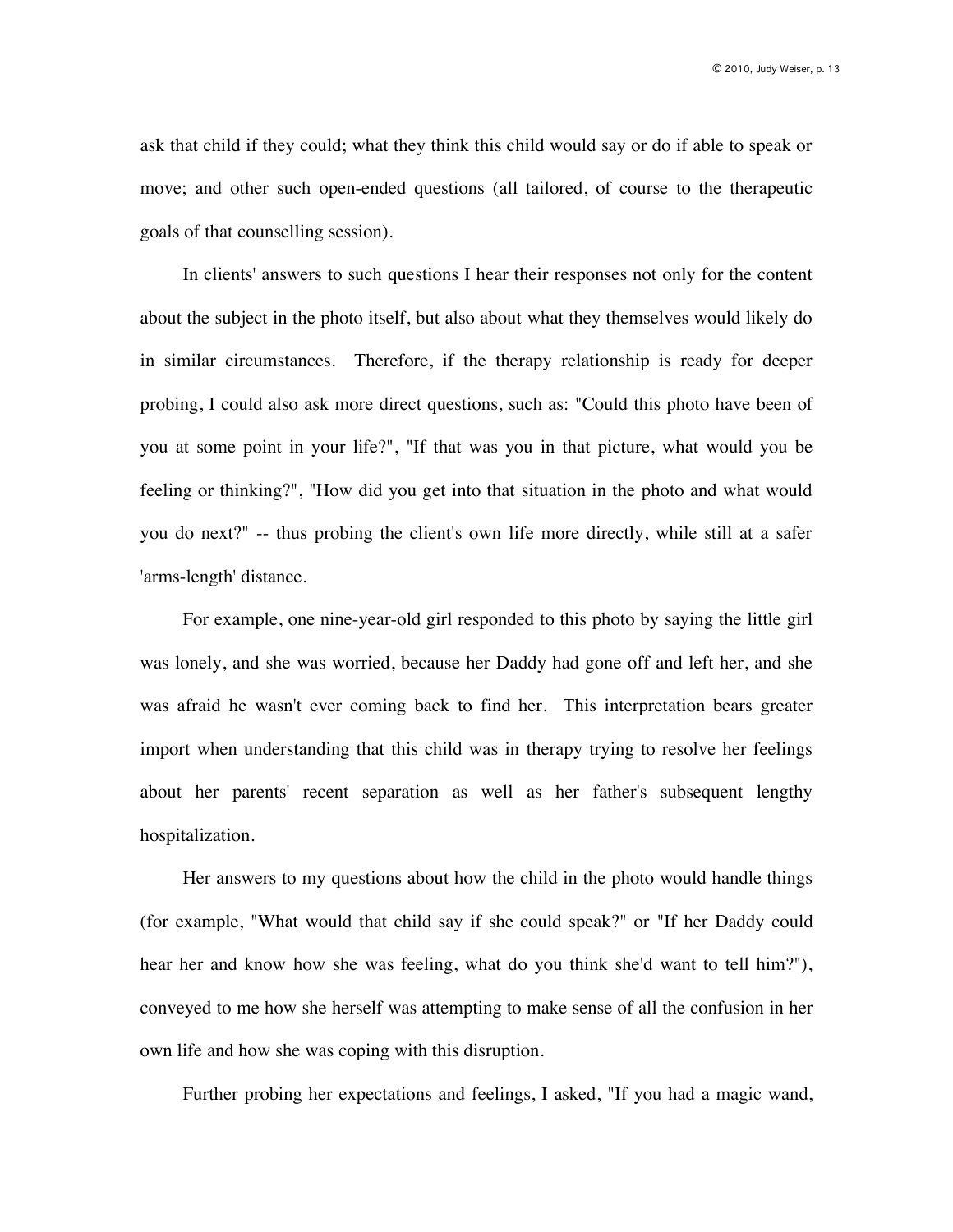and could make everything 'right' again for this little girl, what would you do? How would that photo look?". Not surprisingly, she replied to this last question by saying, "I'd" have the whole family together in the other photo, everybody all there, all of them hugging her, so she'd know it was all OK again!".

And so my next step was to have her activate this notion of a new "Family Portrait" by having her use photocopies of various individual photos of her Mom and Dad, and other family members, to create a collage of them "all together at once", as a metaphor for showing her there are indeed ways that blended/separated families can still form positive and lasting relationships.

## **• Example 3:**

One man's experience in examining dozens of childhood pictures from his family album demonstrated how double binds and mixed messages are frequently communicated and documented photographically. Most of the photos in his family's album were of him alone. He had been born five years after his sister died at birth; he was his parents' "only" child and was raised as a precious treasure representing everything a child could be to them.

He said that one particular image stood out as being especially significant to him:



©1987, copyright R.S.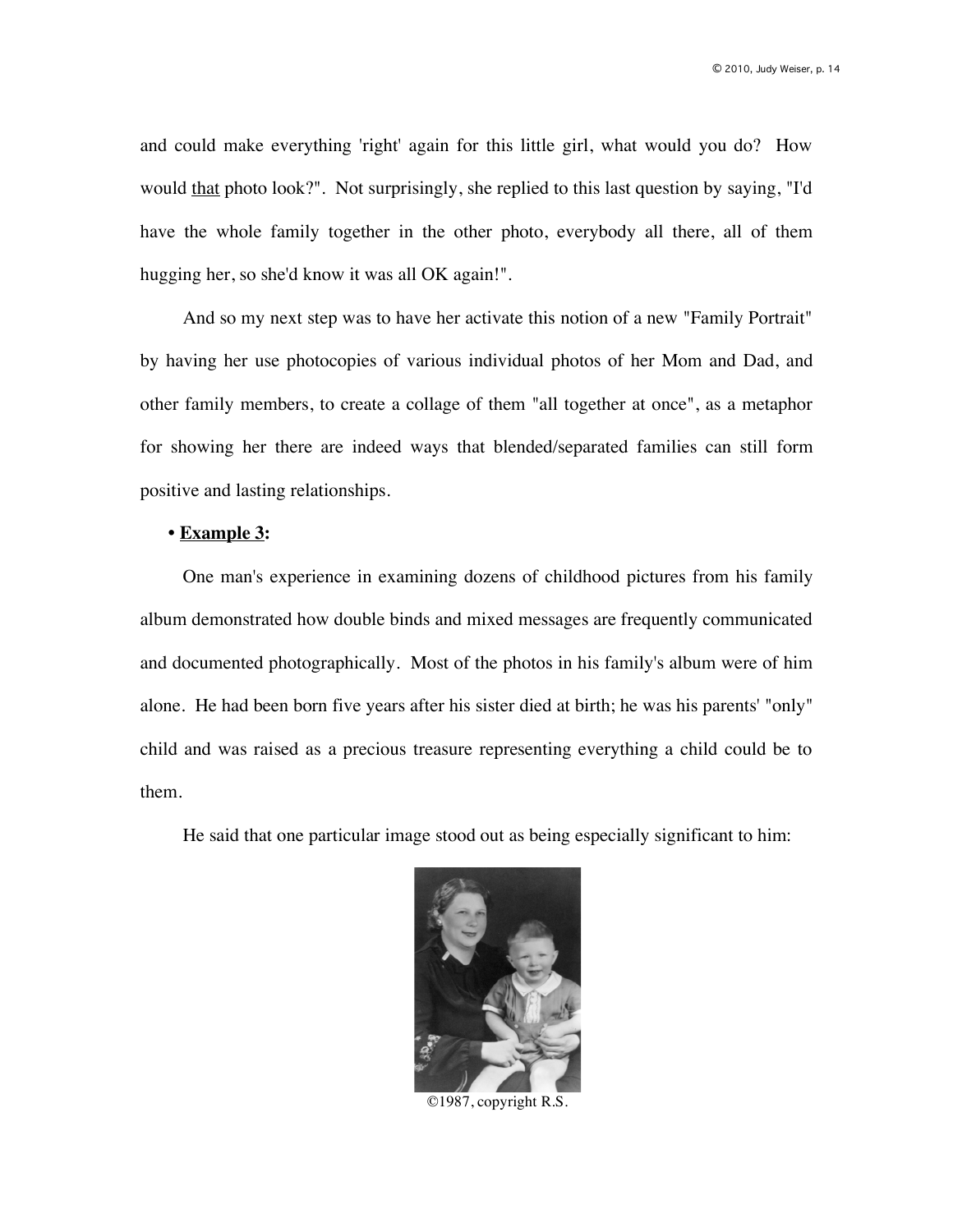It was of him with his mother, both of them smiling, but she was tightly forcing his hands under, which he commented must have been very uncomfortable for him. He said this photo is symbolic of how he was treated and was expected to respond to such expectations emotionally, and that it illustrates how his mother often subtly tried to block his becoming independent both physically as in the picture as well as emotionally.

He explained, "My parents had seemed to love me and give me everything, so why was I so angry at them? This photograph gave me a clue... My mother's love was a very controlling and ultimately very crippling love. I see this in the way she is bending my hands as I sat on her lap. I was smiling and she was smiling, but I was being controlled and she was really doing this so we would make a good impression on others. She was invading and manipulating my self and space. This insight helped me immensely, as I got in touch with, and eventually put to rest, the displaced anger I had felt toward her for this action (and indirectly to my father for not stopping her manipulation). This all was catalyzed as I looked more closely at pictures of my childhood for clues to my condition."

## **• Example 4:** (*no photo with this one*)

In their ability to 'freeze' action, photos can be used to still the ever-flowing dynamics of the living family system and allow these details to be scrutinized. Not only does one learn of the past, and changes over time and place and persons, but in reexperiencing the photos while looking at them, current feelings and behaviors can be better understood and appreciated, as well as the ability to re-connect clients with previously blocked and buried material. Memories are sometimes 'dressed up' —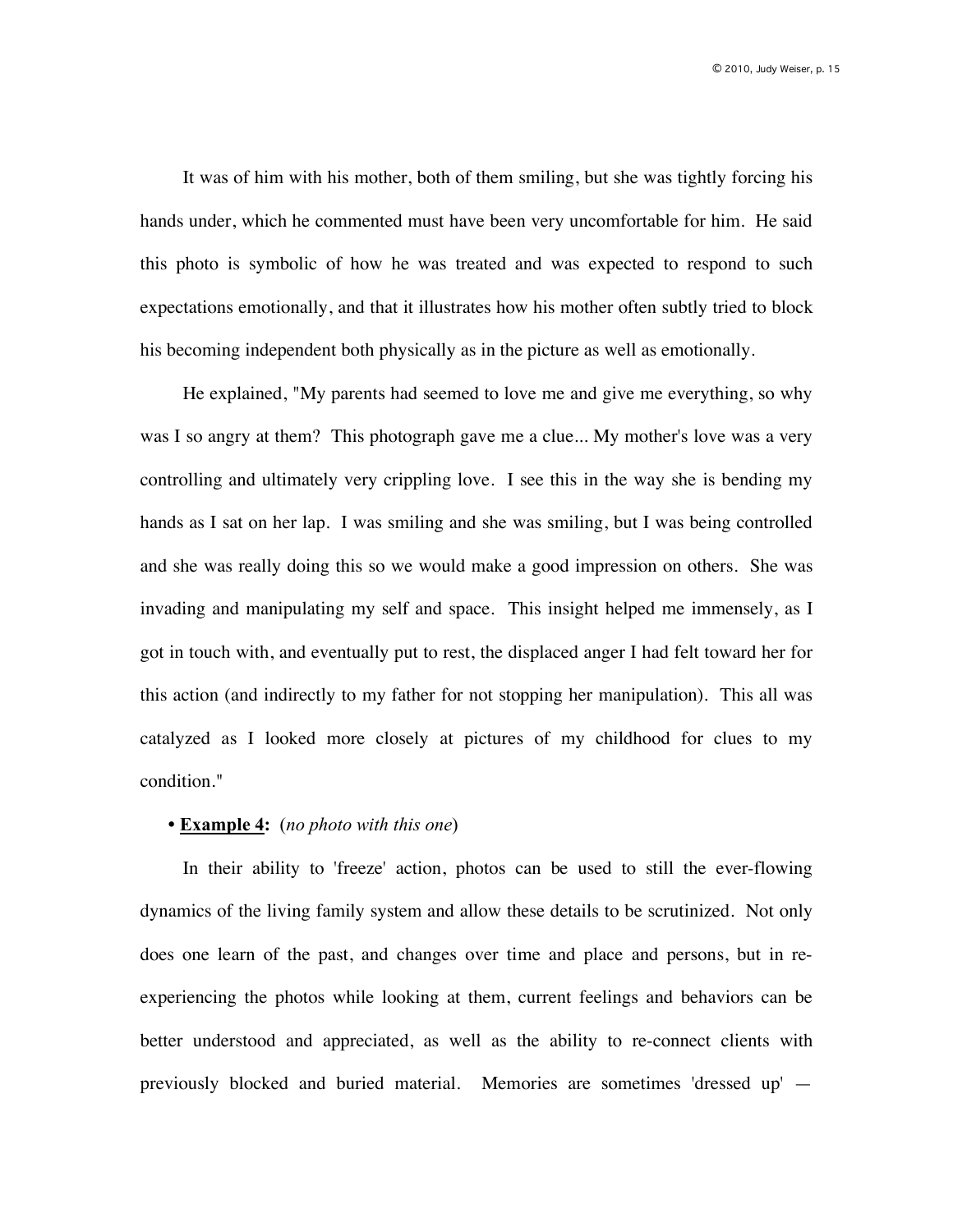remembered differently than they 'really' happened. Looking back at photos from those times can do a lot to help correct psychologically limiting distortions or misrepresentations and to clarify hazy details. They are an undeniable record of the past and of change, that no amount of verbal filtering could completely cover up, as the following example demonstrates:

Two years from finishing High School, and terribly bored with it all, Alan wanted to drop out — but he had a sensible-sounding plan (though it needed his parents' approval). He had already secretly been accepted for the local ship-building apprenticeship program, and had contacted a nearby night school about finishing up his degree through their work-study arrangement. Feeling very proud of his (un-typically) thorough planning, he approached his parents for permission, and was devastated to find his father furious with the idea. He had anticipated both parents' happy agreement, as they all had discussed his school problems recently, and were hoping for some redeeming plan.

As Alan was quite upset about this, he brought it up again in the next family counselling session with me. Since I had requested the week before that the family bring along their collection of old family photos dating back to the parents' own childhood years, I decided to find out what Alan's father had been like at the same age. I thought it might help to at least partially de-fuse their sudden polarities by having Alan and his Dad attempt to step into each other's shoes for a while to see if reversing roles might shed some light on their communication breakdown.

As Father began to use the photos as the focus for talking about his own teenage years, his voice shifted into "being there" in those old photos (pictures of him as a youth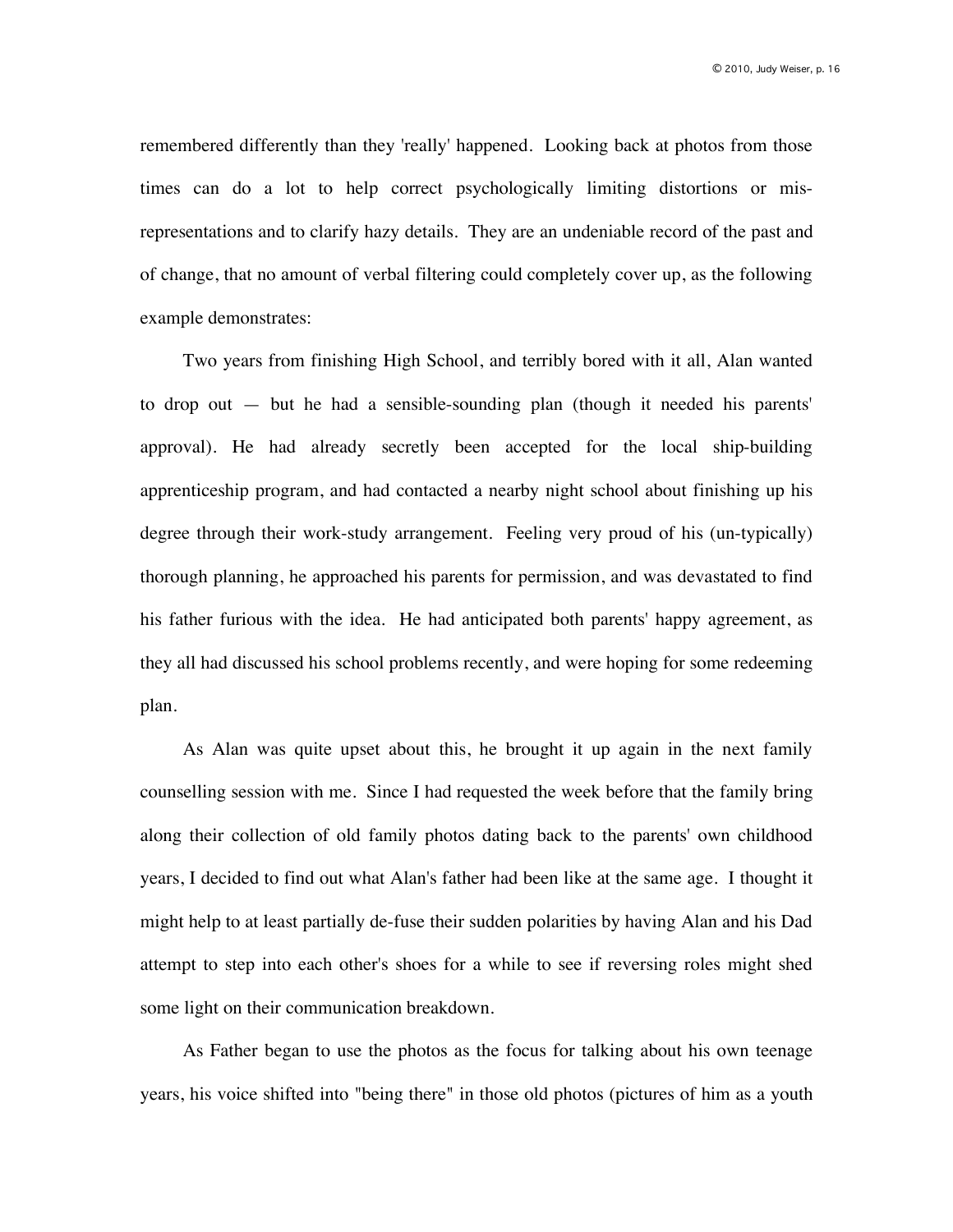working on the old farm, the desolate environment, the long walk to school, the one-room schoolhouse, and other memories that came back as the old snapshots triggered additional associations). He shared the many feelings he had felt in those days, and then he paused and looked rather surprised at some sudden inner realization that had just revealed itself.

He then told Alan, "I guess I was angry with you because to me, school was my only chance out of that awful place, and so when my own Dad died, and they pulled me out of school at age 15, I thought my world and any chance I'd had for escaping it had ended forever. I swore then that any kids I ever fathered would never have to leave school, that they'd never have to suffer what I had. I guess all this got in my way when I heard you say you wanted to drop out, angry bells started ringing in my head, and it's only now that I finally realize why I took your news so badly. OK, so now tell me again what you're wanting to do, and this time I will try to keep my ears open and my mouth shut till you finish. Maybe we can work something out". With tears in their eyes, they smiled at each other and began talking.

#### **PhotoTherapy -- The Bigger Picture**

An ordinary snapshot gives form and structure to our deepest emotional states and unconscious communications. It serves as a bridge between the cognitive and the sensory, between the inner self lying below conscious awareness and the self able to be known to us, and between the self we are aware of inside and that self we are seen as by others.

It can also connect the past with the present, forming a multilevel interlocking matrix and preparing us to continue this path onward to time beyond the present moment. It joins the physical world with the psychic one, the reality we are aware of with that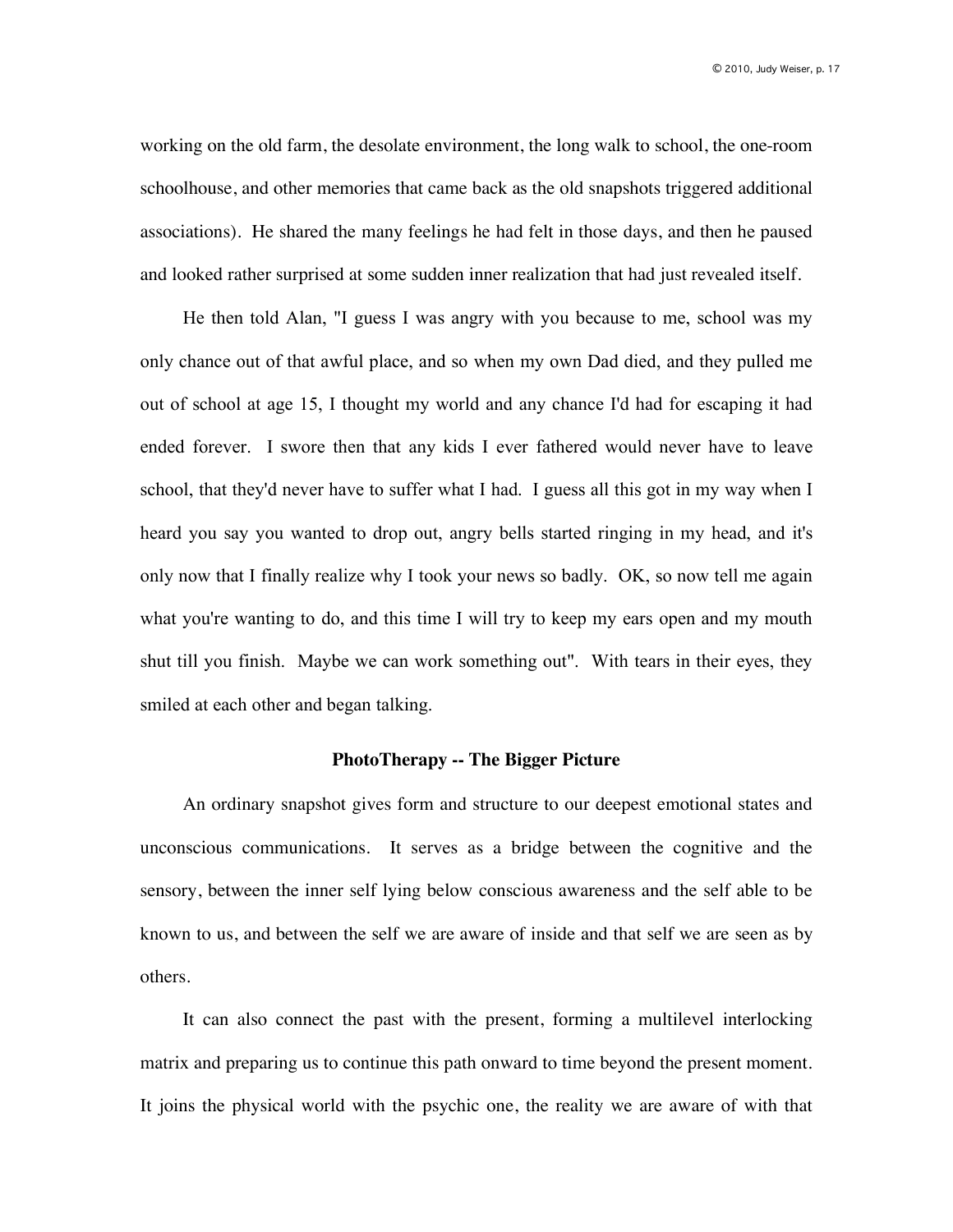which only presents itself after the fact in connections or patterns visible only in retrospect.

PhotoTherapy techniques can be used to help bring information that people have forgotten, buried, or defended themselves against, into the realm of the knowable and recognizable, especially the information they hold without words (and cannot tell completely in words). They reconnect people with details of their lives that were originally recorded as sensory impressions and with remembered information whose relevance may not be recognized until a visual stimulus helps make the association consciously emerge.

Since PhotoTherapy involves people interacting with their own unique visual constructions of reality, these techniques can be particularly successful with people for whom verbal communication is physically, mentally, or emotionally limited, socioculturally marginalized, or situationally inappropriate due to misunderstanding of nonverbal cues.

And, since PhotoTherapy is about photography-as-communication rather than photography-as-art, any trained mental health professional can learn how to incorporate these techniques into their repertoire of helping skills, regardless of their conceptual framework, preferred intervention model, or particular theoretical approach.

As the general public becomes increasingly comfortable with using electronic technology and digital imagery, more exciting possibilities arise for using photos as counselling tools with clients who have scanners, digital cameras, photo-manipulation software, family websites, and/or those who are able to participate in online cybertherapy.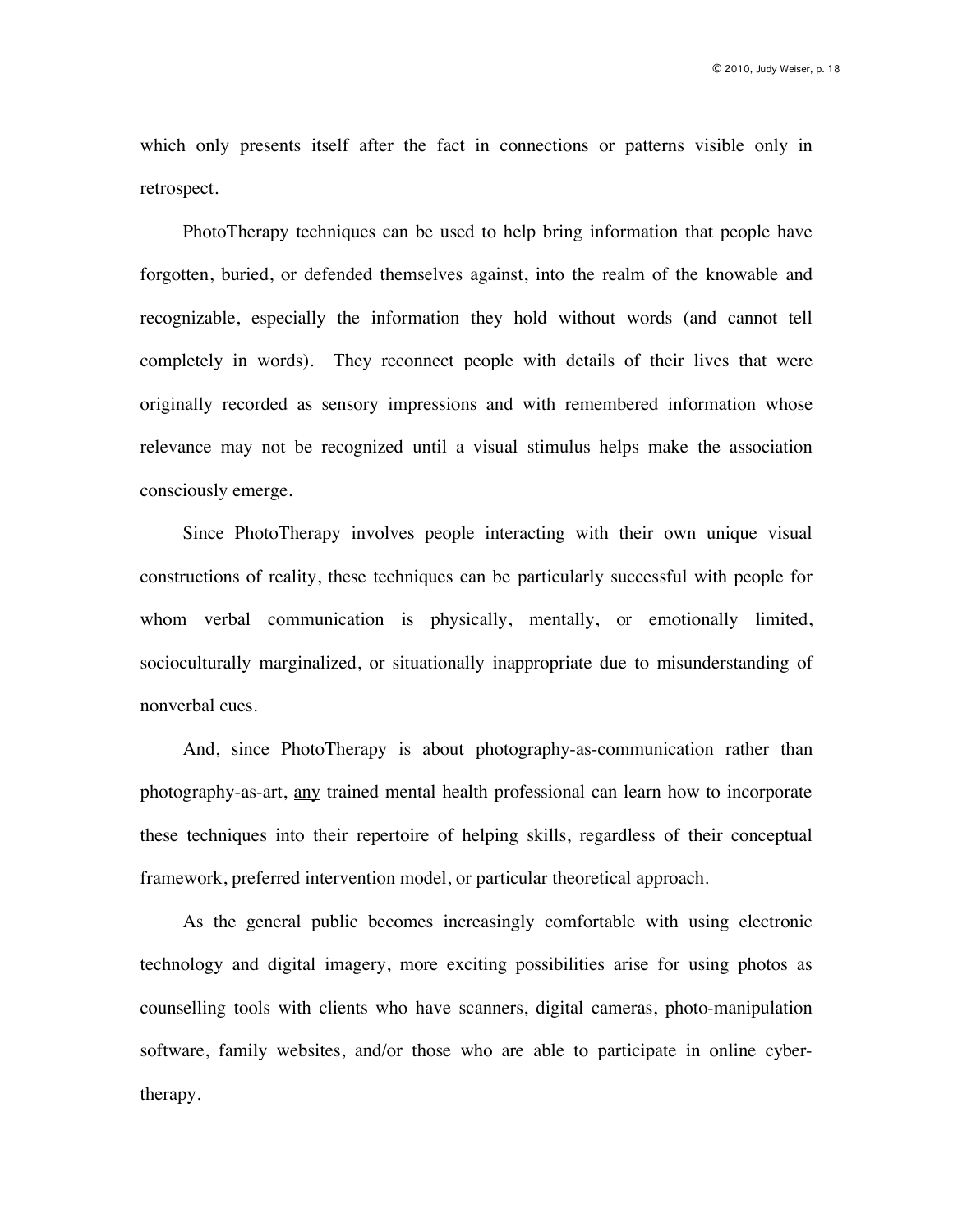In summary, since PhotoTherapy is a collection of flexible techniques, rather than fixed directives based upon only one specific theoretical modality or therapeutic paradigm, it can be used by any trained therapist, especially those interested in Art Therapy, Narrative Therapy, Family Systems, Gestalt, Jungian, and other techniques that similarly draw from imagery from the client's unconscious.

Doing good therapy, and doing it well, is itself an art -- and one which needs as many intervention tools as possible for helping a client in the most beneficial way. And this is what PhotoTherapy is all about: when a client interacts with a snapshot, whether by viewing, posing for, taking, reconstructing, remembering or just imagining it, he or she can get a far better "picture" of their life than words alone could ever provide!

#### **Author bio:**

 Director of the PhotoTherapy Centre in Vancouver, Judy Weiser is a psychologist and art therapist specializing in both PhotoTherapy Techniques and HIV/AIDS psychotherapy (particularly in the Aboriginal community). In addition to her book, "*PhotoTherapy Techniques: Exploring the Secrets of Personal Snapshots and Family Albums*", and her website for the field "*PhotoTherapy Techniques in Counseling and Therapy*", she consults, lectures, and gives frequent training workshops in these techniques -- and has published numerous book chapters and professional articles on these topics. For more information, e-mail her at: JWeiser@phototherapy-centre.com .

*For Author's Publications and Article References, see next page.....*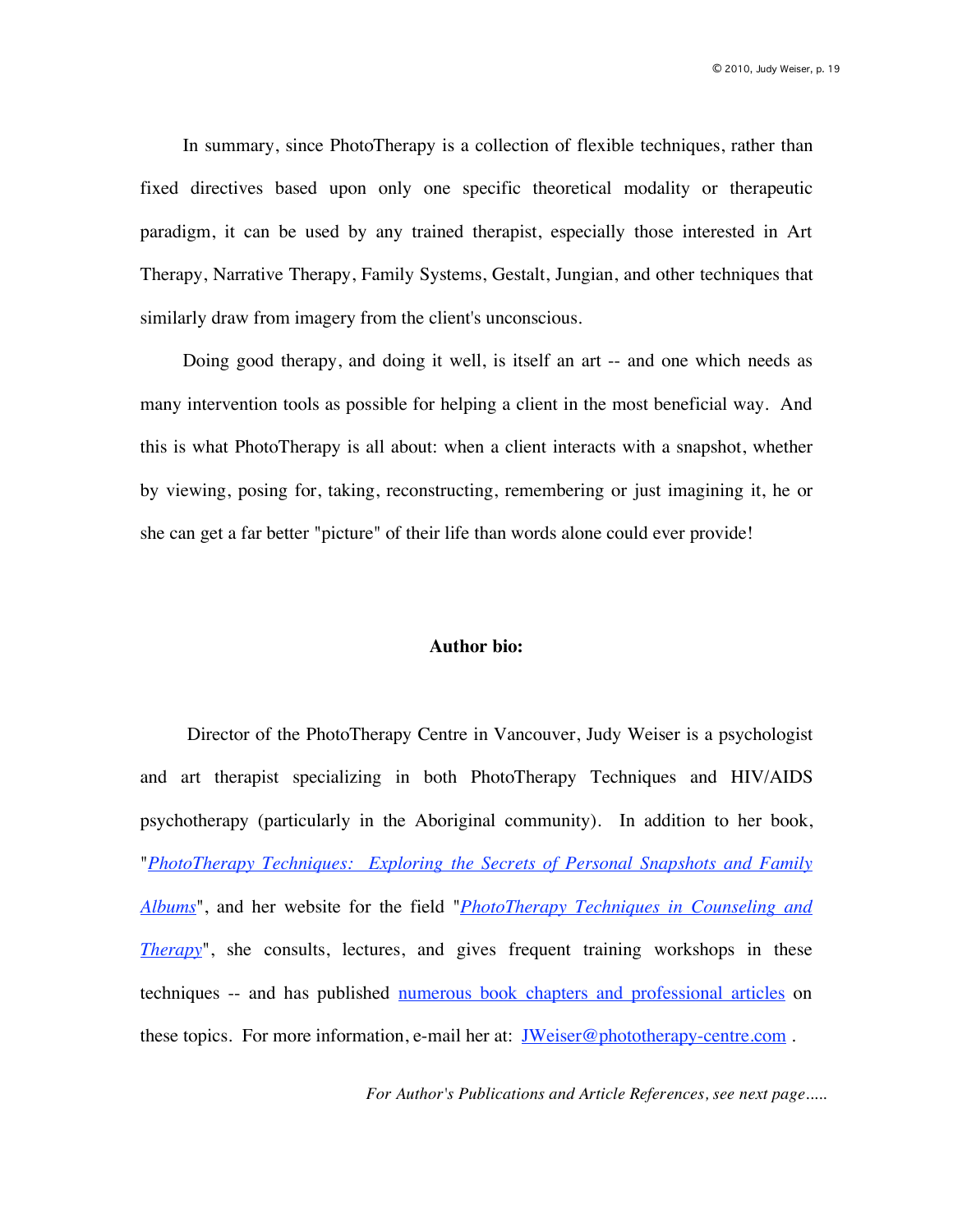# **Author's Publications\* on PhotoTherapy**

- Weiser, J. (2009). Picturing PhotoTherapy and Therapeutic Photography: Commentary on articles arising from the 2008 International Conference in Finland (co-authored with Dr. David Krauss). *European Journal of Psychotherapy and Counselling, 11(01)*, 77-99.
- Weiser, J. (2008). PhotoTherapy techniques: Exploring the secrets of personal snapshots and family albums. *B.C. Psychologist (Special issue on Media & Psychology). Summer*, 22-25.
- Weiser, J. (2005). A Picture is worth a thousand words: Using PhotoTherapy Techniques in Arts (and other) Therapies practice. In: Kossolapow, L., Scoble, S., and Waller, D. (Eds.), *Arts Therapies Communication (Vol. III), Different Approaches to a Unique Discipline: Opening Regional Portals*, Münster: *Lit-Verlag Publishers*, 481-486.
- Weiser, J. (2004). PhotoTherapy techniques in counseling and therapy: Using ordinary snapshots and photo-interactions to help clients heal their lives. *The Canadian Art Therapy Association Journal, Fall, 17:2*, 23-53.
- Weiser, J. (2002). PhotoTherapy techniques: Exploring the secrets of personal snapshots and family albums. *Child & Family* (Journal of the Notre Dame Child and Family Institute*)*, *5:3*, 16-25.
- Weiser, J. (2001). PhotoTherapy techniques: Using clients' personal snapshots and family photos as counseling and therapy tools (Invited feature article in "Special Double Issue: Media art as/in therapy"). Afterimage -- The Journal of Media Arts and Cultural Criticism, 29:3 (Nov/Dec), 10-15.

*continued....*

 $\overline{a}$ 

<sup>\*</sup> A brief list of "Recommended Readings" helpful for learning more about this field, can be found at: http://www.phototherapy-centre.com/recommended\_readings.htm